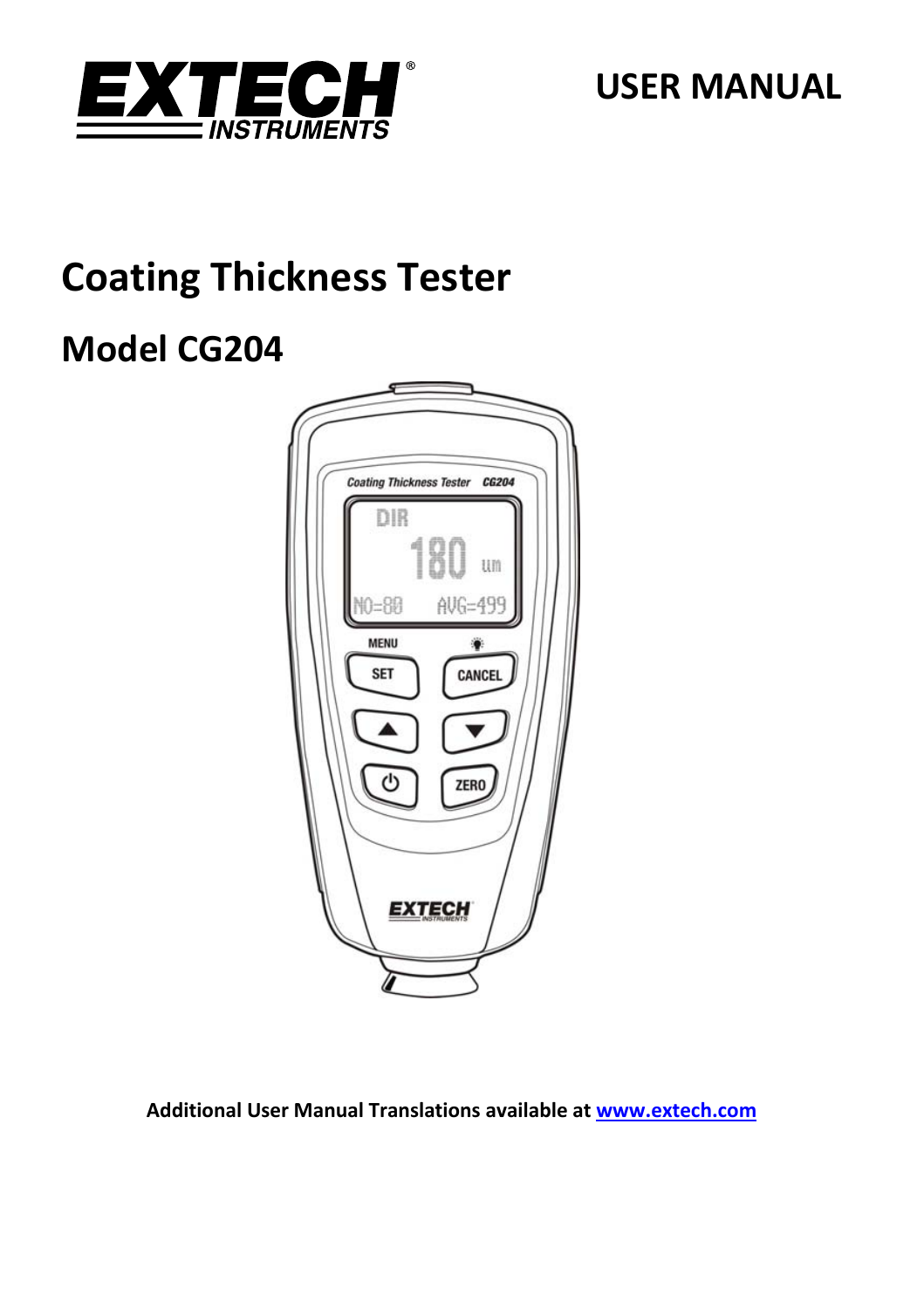# *Introduction*

Congratulations on your purchase of the Extech CG204 Coating Thickness Tester. The CG204 is a portable meter designed for non‐invasive coating thickness measurements. The meter uses two measurement methods: magnetic induction (for ferrous metal substrates) and eddy current (for non‐ferrous metal substrates). Proper use and care of this meter will provide many years of reliable service.

# *Description*

## **Meter Description**

- 1. USB jack for PC interface
- 2. Measurement probe
- 3. Backlit LCD display
- 4. SET /OK /YES /MENU /SELECT button
- 5. UP /LEFT ARROW button
- 6. Power ON/OFF button
- 7. CANCEL /ESC /NO /BACK button (menu mode) and Backlight ON/OFF (normal mode)
- 8. DOWN ARROW /RIGHT button
- 9. ZERO calibration button

Note: Battery compartment on rear of meter



### **Display Icon Description**

| NFe         | Non-ferrous metals                |
|-------------|-----------------------------------|
| Fe          | Ferrous metals                    |
| AUTO        | Automatic substrate recognition   |
| $F \cap N$  | Calibration icons                 |
| DIR         | DIRECT mode                       |
| GRO14       | <b>GROUP Mode</b>                 |
| μm          | Micrometers unit of measure       |
| mils        | mils = millimeters $*$ 2.54/100   |
| mm          | Millimeters unit of measure       |
| AVG         | Average reading                   |
| MIN         | Minimum reading                   |
| MAX         | Maximum reading                   |
| <b>SDEV</b> | <b>Standard Deviation reading</b> |
| NΟ          | Number of data points             |
|             | Low battery                       |
|             | <b>USB Connection</b>             |
|             |                                   |



Note: The unit of measure icon flashes when in the CONTINUOUS mode of operation. The unit of measure icon is stable when in the SINGLE mode of operation.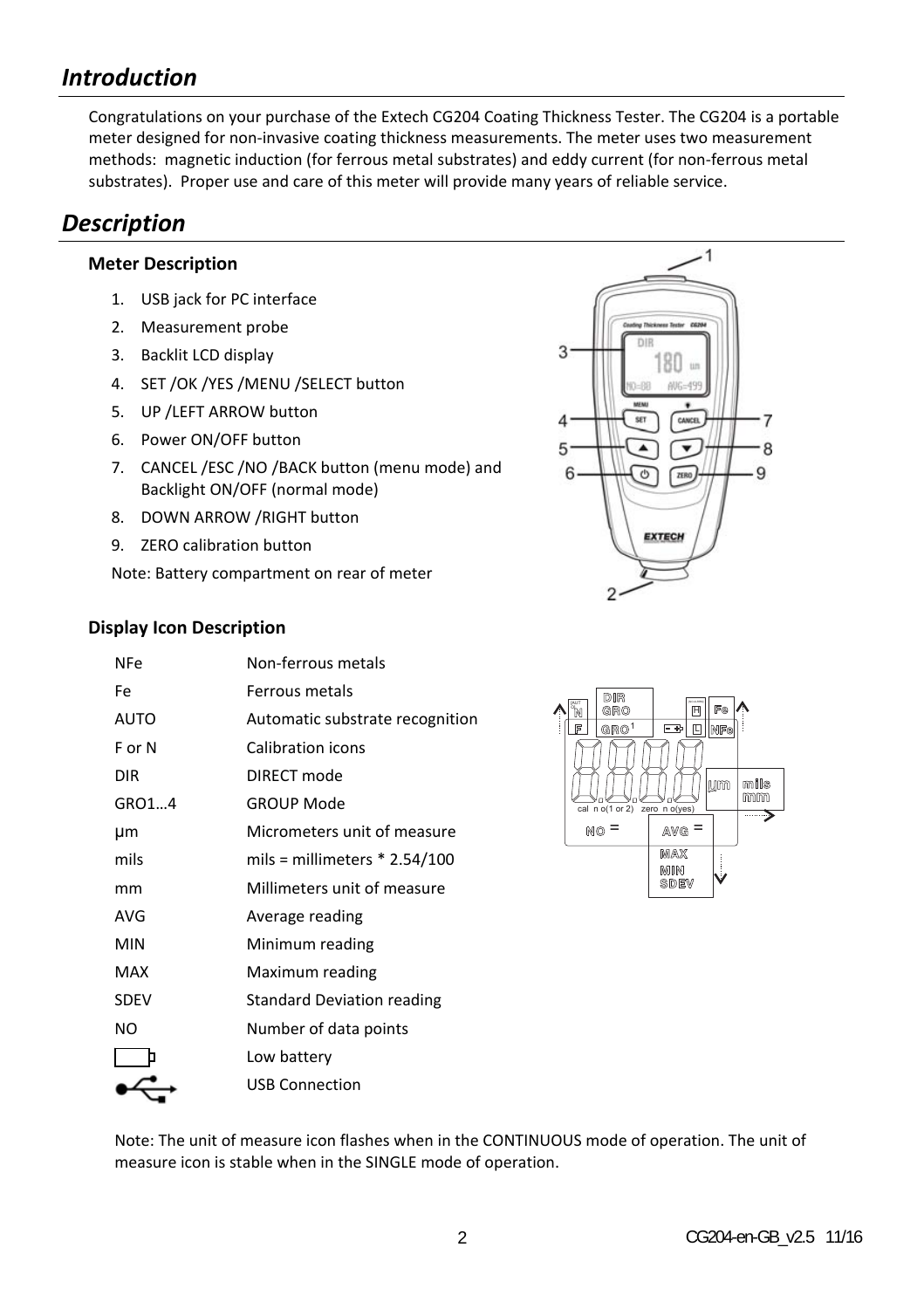# *Quick Start Instructions*

#### **Meter Power**

Press the power button  $\circ$  to switch the meter ON. The display will switch ON. If the display does not switch ON, replace the batteries.

#### **Measurements**

Use the supplied film references and zero reference metal substrates to learn how the meter operates before moving to a professional application. The round metal substrate is the ferrous (magnetic) substrate and the rectangular shaped metal substrate is the non-ferrous (non-magnetic) substrate. The meter automatically senses ferrous or non‐ferrous substrates.

- 1. Place a reference film (250µm, for example) on the round, ferrous substrate.
- 2. Place the spring‐loaded meter sensor against the reference film.
- 3. In the single mode the meter will emit an audible tone indicating that the measurement has been taken.
- 4. In the continuous mode the display will continually measure and update the display
- 5. The LCD will show the reading (250µm) at the center of the display area.
- 6. A typical display will also show the following:
	- NO = 1 (reading number one) on the lower left of the LCD
	- AVG = 250µm (running average) on the lower right
	- DIR = DIR mode of operation on the upper left
	- Fe = Ferrous substrate on the upper right of the LCD

Experiment with the remaining reference films and the substrate before using the meter professionally.

#### **Automatic Power OFF**

In order to conserve battery life, the meter will automatically turn off after approximately 3 minutes. To defeat this feature, use the programming menu detailed in the next section (menu parameter AUTO POWER OFF under OPTIONS).

### **LCD Backlight Button**

The LCD is equipped with backlighting for easier viewing, especially in dimly lit areas. Press the backlight button to turn the backlight on. Press again to turn the backlight off. To enable/disable the LCD backlighting, use the BACKLIGHT parameter under OPTIONS in the programming menu.

### **Factory Default Reset**

To restore the meter to its original factory default settings:

- 1. Turn the meter OFF.
- 2. Press and hold the ZERO button while switching the meter ON.
- 3. When the meter powers up, the display will prompt for a YES or NO.
- 4. Press the SET button for YES or the CANCEL button for NO.
- 5. Note that all data in all memory locations will be erased, in addition to statistics, calibration values, and alarm limits.

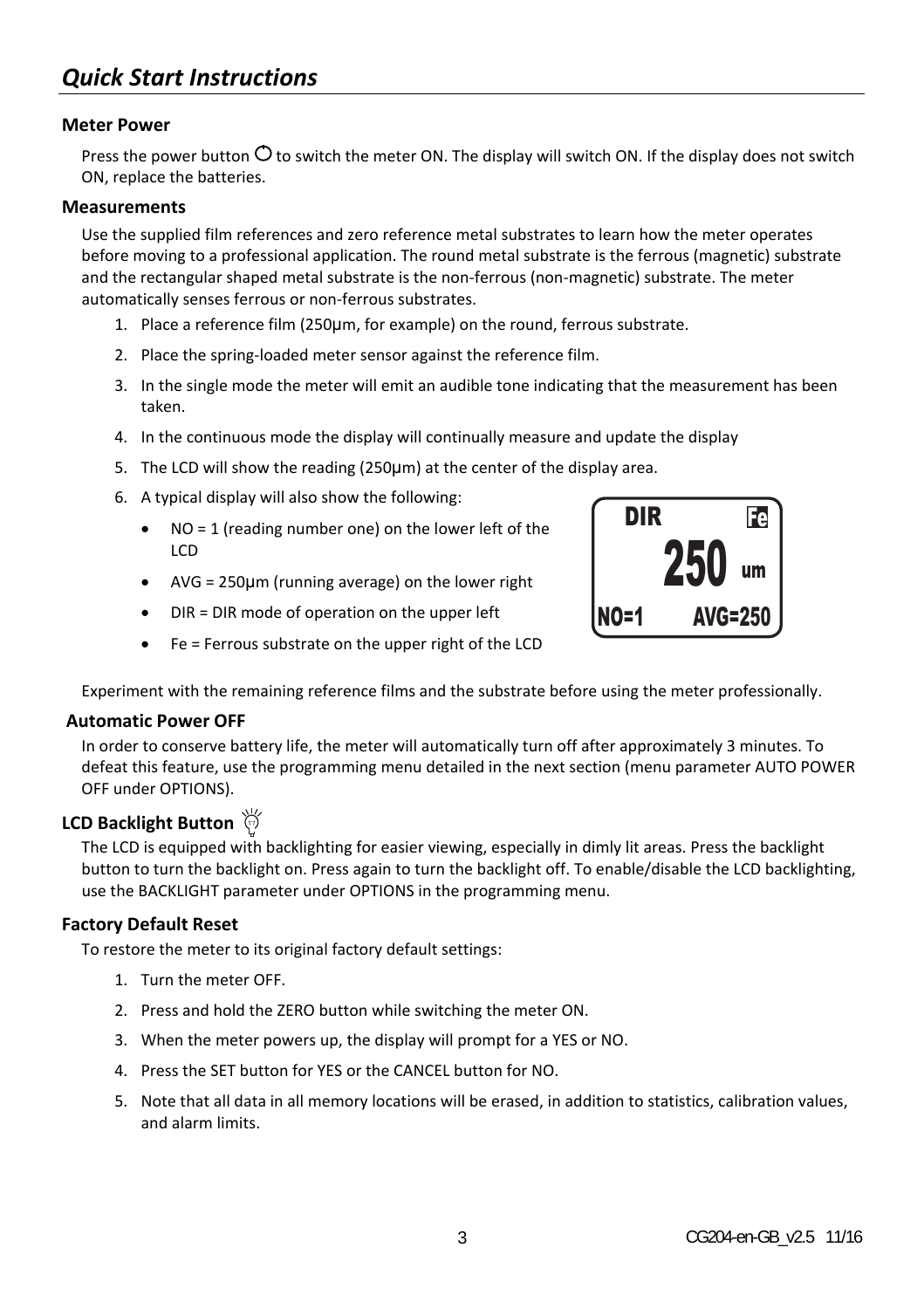# *Programming Menu*

The meter can be configured and calibrated through simple button presses in the programming menu. Press the MENU button to access the menu and refer to the menu 'tree' below. The menu uses UP/DOWN, SELECT, BACK, & ESC presses for navigation and selection. In the table below the factory default settings are in bold with an asterisk. Each parameter is explained in detail in the subsequent sections.

| <b>Top level</b>        | Sub level 1           | Sub level 2 | <b>Notes</b>                                               |
|-------------------------|-----------------------|-------------|------------------------------------------------------------|
|                         | AVG*                  |             | Average of a series of readings                            |
|                         | <b>MIN</b>            |             | Lowest of a series of readings                             |
| STATISTICAL VIEW        | <b>MAX</b>            |             | Highest of a series of readings                            |
|                         | NO.                   |             | Number of sampled readings                                 |
|                         | <b>SDEV</b>           |             | Standard deviation of a series                             |
|                         | Measure mode          | Single*     | One reading at a time                                      |
|                         |                       | Continuous  | Continuous measurements                                    |
|                         | Working mode          | Direct*     | Readings are not stored in groups                          |
|                         |                       | Group 14    | Store readings in groups                                   |
|                         | Probe used            | Auto*       | Meter automatically selects mode                           |
|                         |                       | Fe          | Ferrous measurement mode                                   |
|                         |                       | No Fe       | Non-ferrous measurement mode                               |
| <b>OPTIONS</b>          | Unit settings         | $µm*$       | <b>Micrometers</b>                                         |
|                         |                       | mils        | Mils = mm $*$ 2.54 / 100                                   |
|                         |                       | mm          | Millimeters                                                |
|                         |                       | ON*         | Enables backlight operation                                |
|                         | <b>Backlight</b>      | OFF         | Disables backlight operation                               |
|                         | <b>LCD Statistics</b> | AVG*        | Average of a series of readings                            |
|                         |                       | <b>MAX</b>  | Lowest of a series of readings                             |
|                         |                       | <b>MIN</b>  | Highest of a series of readings                            |
|                         |                       | SDEV        | Standard deviation of a series                             |
|                         | <b>Auto Power OFF</b> | Enable*     | Allows auto power off to operate                           |
|                         |                       | Disable     | Defeats the auto power off feature                         |
| LIMIT                   | Limit settings        | High Limit  | High Alarm alerts user when reached                        |
|                         |                       | Low Limit   | Low Alarm alerts user when reached                         |
|                         | <b>Delete Limits</b>  |             | Clear the alarm limit values                               |
| <b>DELETE</b>           | <b>Current Data</b>   |             | Delete current data                                        |
|                         | All Data              |             | Delete all stored data                                     |
|                         | Group Data            |             | Delete data stored data plus alarm and<br>calibration data |
| <b>MEASUREMENT VIEW</b> |                       |             | View stored data in all groups                             |
| <b>CALIBRATION</b>      | Enable                |             | Allow calibration access                                   |
|                         | Disable               |             | Lock out the calibration mode                              |
|                         | Delete Zero N         |             | Clear the zero cal. data (non-ferrous)                     |
|                         | Delete Zero F         |             | Clear the zero cal. data (ferrous)                         |

**NOTE:** Disable the Auto Power OFF feature before lengthy programming to avoid inconvenient automatic power down while programming.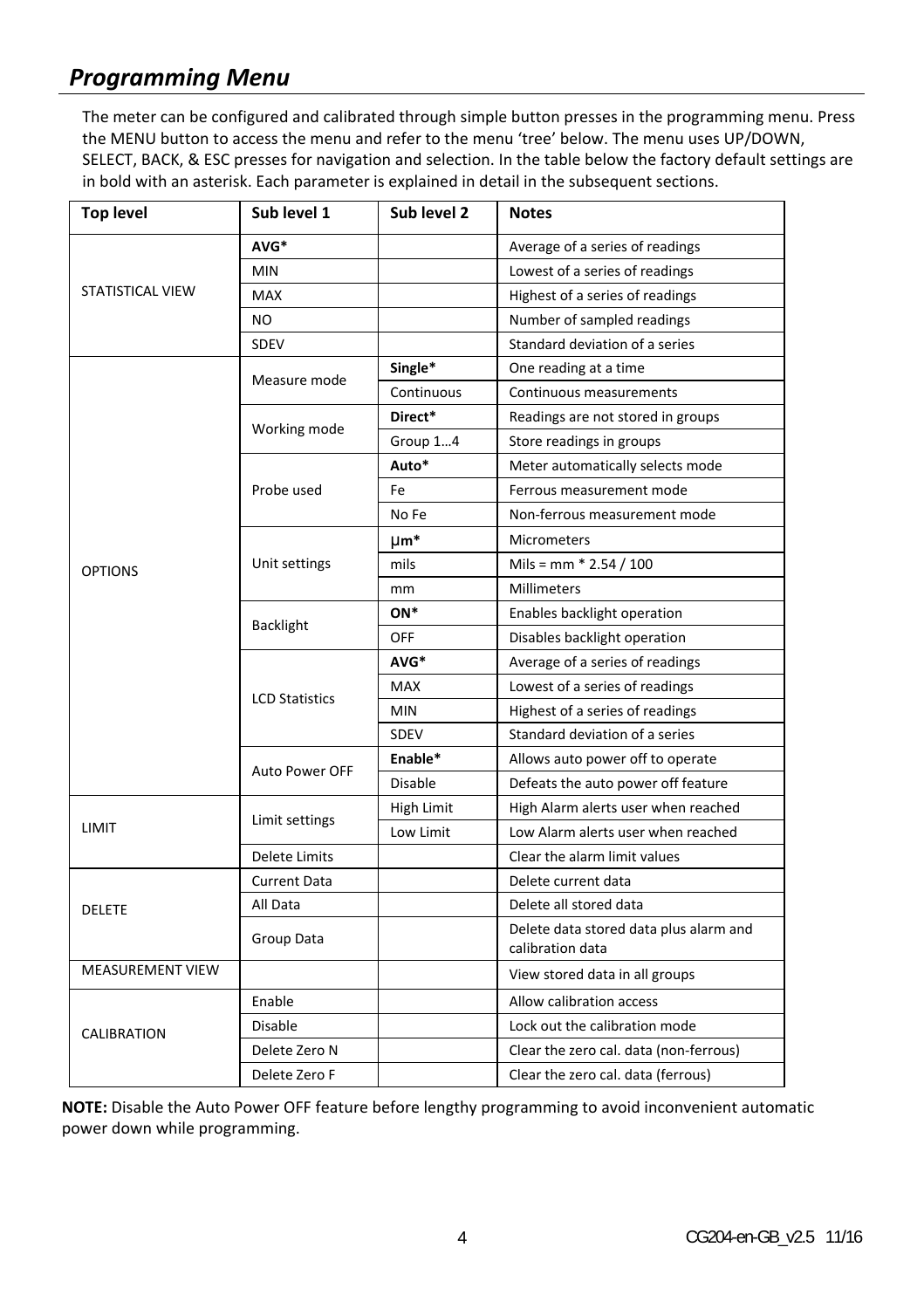### **STATISTICAL VIEWS Menu**

- 1. Press the MENU button to access the programming menu
- 2. Press SELECT to choose STATISTCAL VIEW
- 3. Use the UP and DOWN buttons to scroll through the AVERAGE, MINIMUM, MAXIMUM, NUMBER OF DATA, and SDEV (Standard Deviation) values for the stored readings.
- 4. 'NO DATA' will display if no readings are available for the meter to analyze. Stored readings will clear when the meter powers down unless the GROUP feature is used (refer to GROUP function explanation later in this section).
- 5. Press the BACK and then the ESC soft-keys to return to the normal operating mode.

#### **OPTIONS Menu**

- 1. Press the MENU button to access the programming menu
- 2. Use the DOWN ARROW button to scroll down to OPTIONS
- 3. Press SELECT to choose OPTIONS
- 4. Use the UP and DOWN buttons to scroll to the MEASURE MODE, WORKING MODE, PROBE USED, UNIT SETTINGS, BACKLIGHT, LCD STATISTICS, AND AUTO POWER OFF parameters. Use the SELECT soft‐key to select the desired parameter. Each parameter is detailed below:

#### **a. Measure Modes**

Select CONTINUOUS or SINGLE under MEASURE MODES in the OPTIONS Menu using the arrow buttons and the SELECT soft‐key.

In the CONTINUOUS measurement mode the meter displays a running average of readings as they are taken. Note that the audible measurement 'beep' is not active in this mode.

In the SINGLE measurement mode measurements are taken one at a time. Single mode measurement readings are accompanied by an audible tone.

#### **b. Working Modes**

Select DIRECT or GROUP 1, 2, 3, or 4 under WORKING MODES in the OPTIONS Menu using the arrow buttons and the SELECT soft‐key.

In DIRECT mode, individual readings are logged to memory. When power is switched off or if the meter is switched to GROUP mode, all DIRECT readings will be cleared. However, the statistical analysis data will remain. The statistical analysis utility can evaluate up to 80 readings. When the memory is filled, new readings will replace old readings. Lastly, this mode has its own calibration and alarm limit values.

In GROUP mode each group memory can store a maximum of 80 readings and 5 statistical values. Calibration and alarm limit values can be individually set and stored for each group. When the memory is filled, measurements will continue to be taken but readings will no longer log (previously logged readings are not affected); in addition, statistical data will no longer update. If desired, the group data, statistical values, calibration data, and alarm limit values can be deleted using Delete under the programming menu.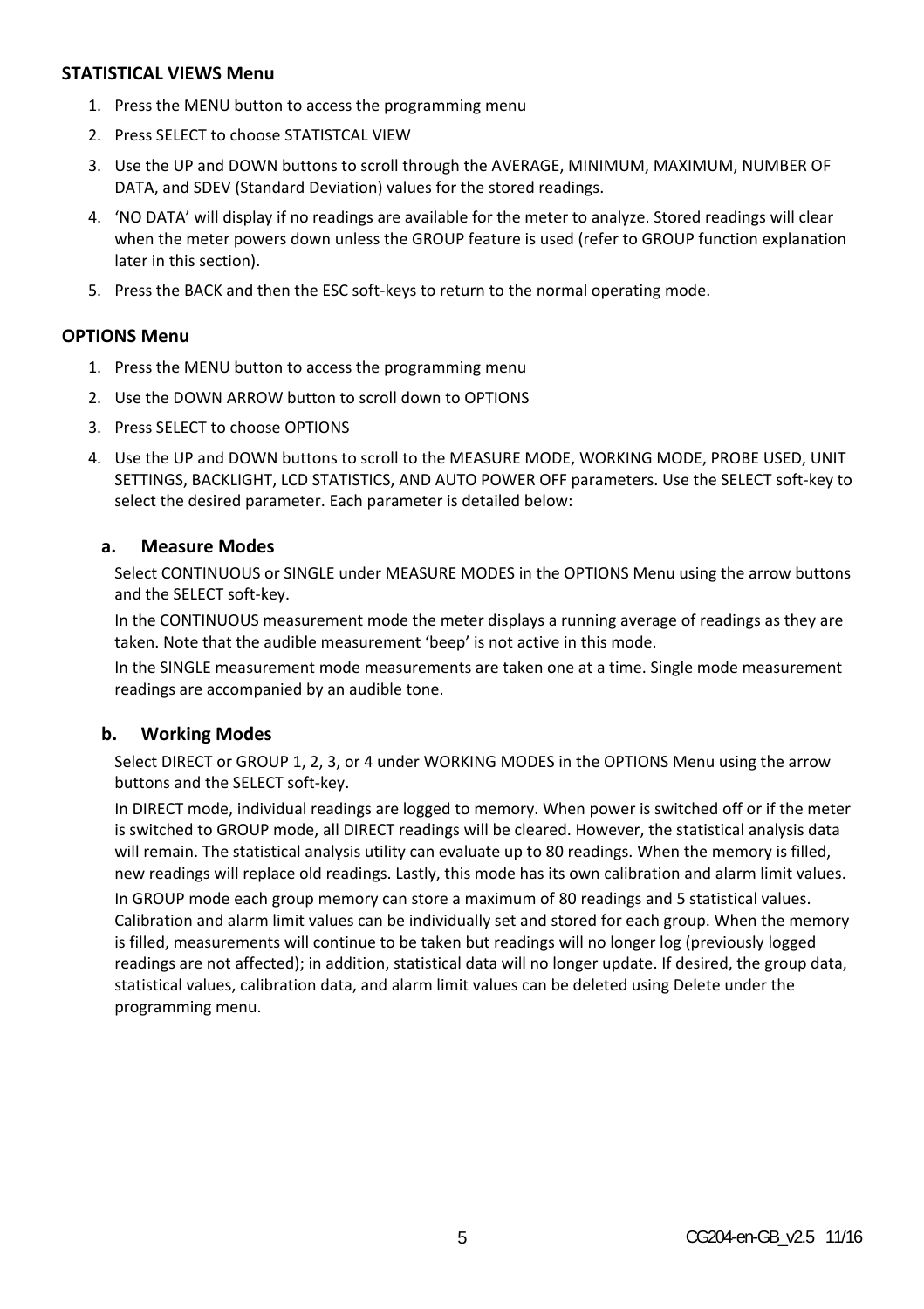### **c. Used Probe**

Select AUTO, Fe, or No Fe under USED PROBE in the OPTIONS Menu using the arrow buttons and the SELECT soft‐key.

In the AUTO mode, the meter automatically activates the probe measurement method (ferrous or non‐ ferrous) based on the metal substrate that is being measured. When the probe is placed on a magnetic substrate it will work in the magnetic induction mode. If the probe is placed on a non‐ferrous metal it will work in the eddy current mode.

In the Ferrous (Fe) Mode the Magnetic induction measurement mode is activated.

In the Non‐Ferrous (No Fe) Mode the eddy current measurement mode is activated.

#### **d. Units of measure selections**

Select mm, um, or mils under UNIT SETTING in the OPTIONS Menu using the arrow buttons and the SELECT soft‐key (mm = millimeters; µm = micrometers; mils = mm\*2.54/100)

#### **e. Backlight**

Select ON or OFF under BACKLIGHT in the OPTIONS Menu using the arrow buttons and the SELECT softkey. If OFF is selected the LCD backlighting will be completely disabled. If ON is selected, the user can turn the light on or off using the backlight button (CANCEL button).

### **f. LCD Statistics**

Select AVERAGE, MINIMUM, MAXIMUM, or SDEV (Standard Deviation) under LCD STATISTICS in the OPTIONS Menu using the arrow buttons and the SELECT soft‐key. This selection determines which statistic is shown as default on the LCD display.

#### **g. Auto Power OFF**

Select ENABLE or DISABLE under AUTO POWER OFF in the OPTIONS Menu using the arrow buttons and the SELECT soft-key. When enabled, the meter automatically switches OFF after 3 minutes of inactivity. When disabled, the meter will only switch OFF with a button press or when the battery power is weak.

#### **LIMIT Menu**

High and Low Alarm Limits can be set when an Alarm Limit is reached the meter displays an Alarm Alert icon (**H** for High Alarm and **L** for Low Alarm).

- 1. Press the MENU button to access the programming menu
- 2. User the DOWN ARROW button to scroll down to LIMIT and press SELECT
- 3. Press SELECT again to choose LIMIT SETTING
- 4. Press SELECT again to choose HIGH LIMIT
- 5. User the ARROW BUTTONS to set a High Alarm value
- 6. Press OK to store the limit and press BACK to return to the menu
- 7. Perform the same steps for the LOW LIMIT
- 8. Use the DELETE LIMIT parameter to clear Alarm Limit values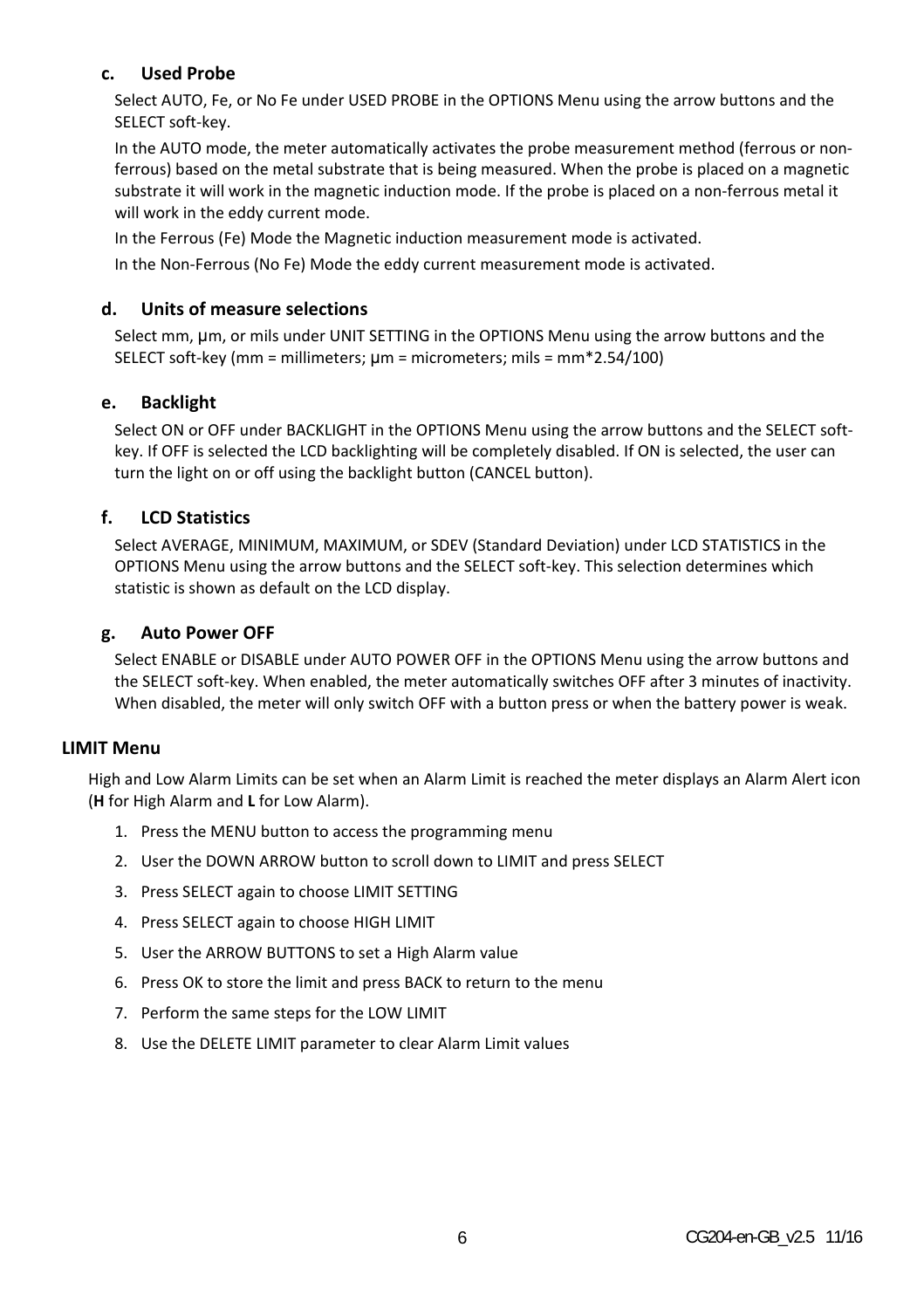#### **DELETE Menu**

The DELETE menus allows for deleting current data, all data, and group data. The following parameters are available in the DELETE Menu:

Delete Current data: Deletes the current reading and updates the statistics (AVG, MIN, MAX, etc.)

Delete All data: Delete all reading and statistical data.

Delete Group data: This function duplicates the "Delete all data" function with additional, deletions of High alarm, Low alarm, and one‐ and two‐point calibrations.

- 1. Press the MENU button to access the programming menu.
- 2. User the DOWN ARROW button to scroll down to DELETE.
- 3. Press SELECT to open the DELETE function.
- 4. User the ARROW keys to scroll to CURRENT, ALL, or GROUP.
- 5. Press SELECT again to choose CURRENT, ALL, or GROUP.
- 6. The meter will prompt with an 'are you sure?" confirmation.
- 7. Press YES or NO as desired.

#### **MEASUREMENT VIEW Menu**

The Measurement View menu allows for scrolling through the readings in all of the groups.

- 1. Press the MENU button to access the programming menu.
- 2. User the DOWN ARROW button to scroll down to MEASUREMENT VIEW.
- 3. Press SELECT to open the MEASUREMENT VIEW parameter.
- 4. User the ARROW buttons to scroll through the stored readings.

### **CALIBRATION Menu**

The Calibration menu allows the user to enable/disable the calibration utility. The Calibration menu also allows the user to delete Zero calibration data for both ferrous (Zero F) and non‐ferrous (Zero N) modes.

- 1. Press the MENU button to access the programming menu.
- 2. User the DOWN ARROW button to scroll down to CALIBRATION.
- 3. Press SELECT to open the CALIBRATION parameter.
- 4. User the ARROW to scroll through the available parameters detailed below.
	- ENABLE: Enable the calibration mode
	- DISABLE: Disable the calibration mode.
	- DELETE ZERO N: Delete ZERO calibration data for non-ferrous probe
	- DELETE ZERO F Delete ZERO calibration data for ferrous probe

#### **Measurement Considerations**

- 1. After calibration, measurements should meet the published accuracy specifications.
- 2. Strong magnetic fields can affect the readings.
- 3. When using the statistical analysis functions for obtaining a mean value, take several readings of the same measurement area. False readings or outliers can then be removed (deleted) using the programming menu.
- 4. The final reading is derived from a statistical calculation with regard to the meter's published accuracy specifications.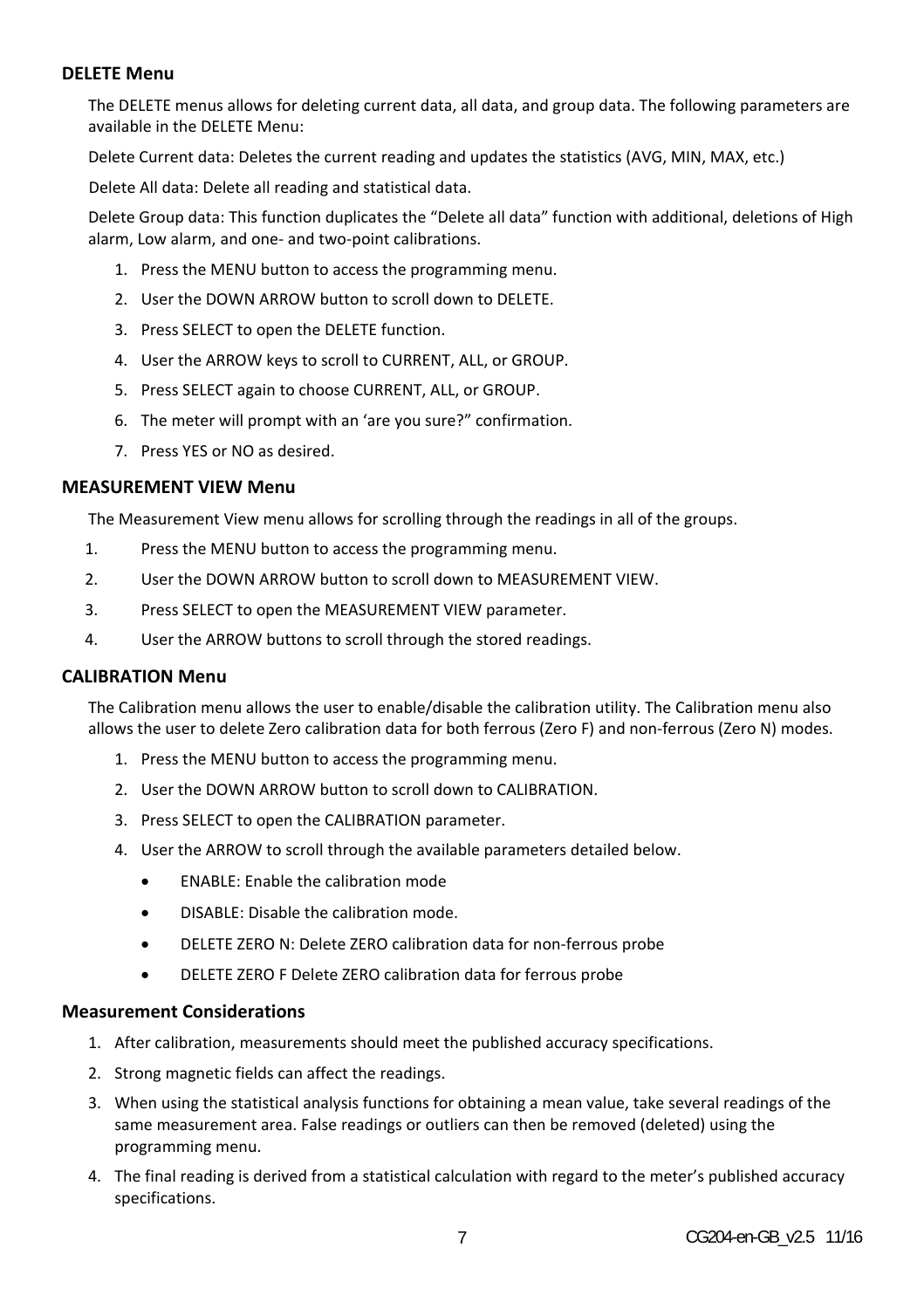# *Calibration*

### **Calibration Types**

Perform a zero calibration and a multi‐point calibration before any critical measurements are taken. The calibration options are listed below. Read the description for each and select the best match for a given application.

- 1. Zero Point Calibration: Perform before each measurement session.
- 2. One Point Calibration: Use for high accuracy with repeated tests on a constant coating thickness.
- 3. Multi‐Point Calibration: Use for high accuracy within a known range of coating thickness.
- 4. Calibration for shot‐blasted surfaces.

### **Calibration Considerations**

The calibration sample must correspond to the product sample in the following ways:

- Curvature radius
- Substrate material properties
- Substrate thickness
- Size of measurement area
- The point at which the calibration is made on the calibration sample must always be identical with the point of measurement on the product itself, especially in the case of corners and edges of small parts.

To achieve the highest measurement accuracy, perform several calibrations in succession (for zero values and calibration film values).

#### **Preparing for calibration**

- 1. Clean the probe tip (grease, oil, metal scrap, and the slightest impurity will affect measurement and distort readings).
- 2. Switch the meter ON (at a 10cm [4"] minimum distance from any metal).
- 3. Ready the supplied metal substrate samples and necessary films (supplied calibration reference films).
- 4. Set the meter to:
	- a. DIR: (MENU‐OPTIONS‐Working Mode‐Direct)
	- b. CONTINUOUS: (MENU-OPTIONS-Measure Mode-Single mode [flashing units indicator])
	- c. MAX: (MENU‐OPTIONS‐LCD Statistic‐Maximum).
	- d. um: (MENU‐OPTIONS‐Unit Settings‐um).
- 5. The meter is now ready for calibration.
- 6. You should perform a Zero calibration prior to a thickness calibration.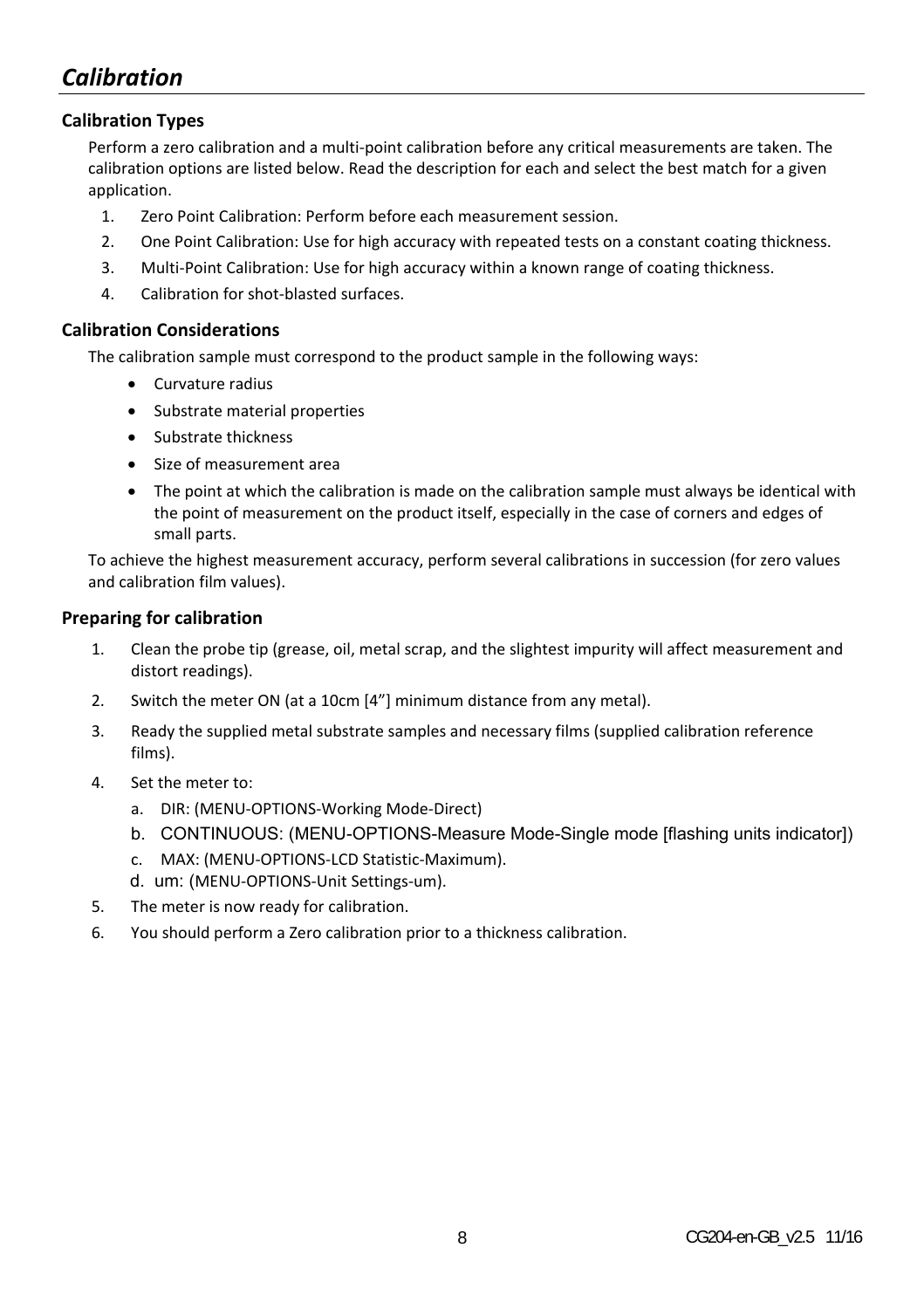#### **Zero calibration**

- 1. Clean the tip of the meter before calibration.
- 2. Place the meter on an uncoated section of the material to be measured or on the reference substrate provided. Use either the Ferrous or Non‐Ferrous reference as required by the measurement application. If the non‐Ferrous reference substrate is used, place it on a non‐ferrous surface.
- 3. Place the probe on the uncoated substrate and watch the LCD readings.
- 4. When the readings appear stable, lift the meter off the substrate.
- 5. Press and Hold the Zero button for 2 seconds (2 beeps).
- 6. Repeat this procedure at least 5 times to create an accurate mean value.
- 7. The meter is now ready for thickness calibration or measurements.

#### **Calibration**

The meter's accuracy can be enhanced by performing a calibration using the reference films supplied.

- 1. Perform a zero calibration as stated above
- 2. Perform a one point calibration using a reference film.
	- a. Press "**MENU**" and then scroll up "▲" to "**Calibration**".
	- b. Press "**Select**" and highlight the "**Enable**" function and then press "**Select**".
	- c. Press "**Esc**" and the meter will enter the calibration mode.
	- d. Place one of the reference films on the substrate used to Zero the meter.
	- e. Place the meter on the calibration reference film and wait for the meter to beep.
	- f. Lift the meter off the substrate.
	- g. Press the Up or Down arrows to set the displayed value to the reference film value.
	- h. Place the meter back down on the reference film and wait for the meter to beep.
	- i. Lift the meter off the substrate.
	- j. Press the Up or Down arrows to set the displayed value to the reference film value.
	- k. Repeat up to 5 times to establish a mean average reading.
	- **l. Turn the meter OFF to exit Calibration mode and save the calibration data.**
- 3. The meter is now calibrated to the base material and thickness film used.
- 4. For a Two‐point calibration refer to that section below.

#### Notes:

- 1. During calibration the ▲ and ▼buttons adjust the internal calibration factors with high resolution. The display resolution may be such that it may take up to 10 presses to see a 1 digit change on the display.
- 2. Calibration data is stored in memory and is not erased when the meter is turned OFF.





Enable **Disable Select** 

Esc

**Back** 

Measure view Calibration Select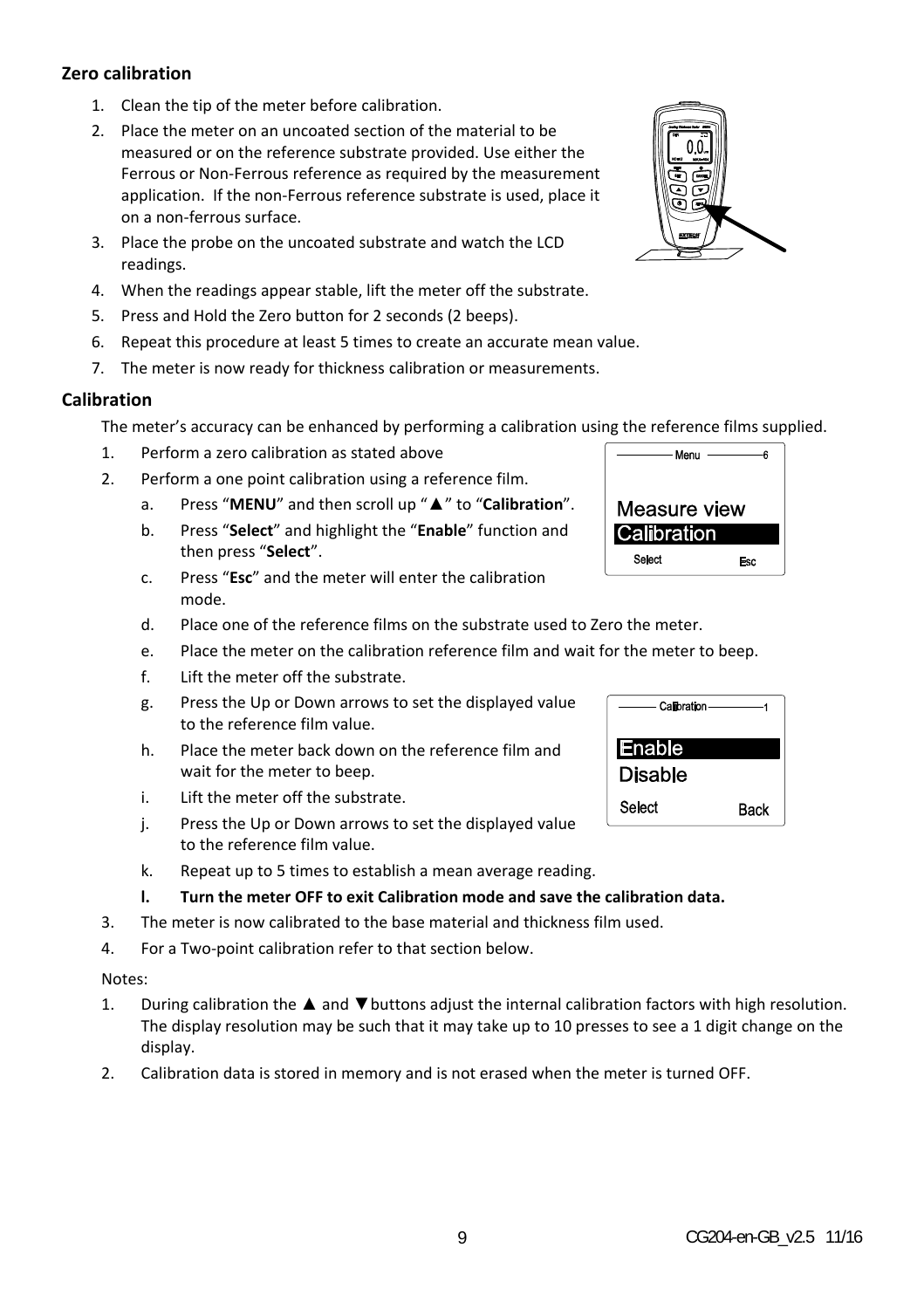### **Two-point calibration**

This method requires the use of two films. The thicker film should be, if possible, 1.5 times as thick as the thinner one. For best results, the expected thickness should be between the two calibration values.

This method is especially suitable for taking high-precision readings. It is advisable to take a mean several times. This considerably reduces the effect of scattering which occurs during calibration of the upper and lower values.

- 1. Perform a Zero-point calibration (previously described)
- 2. Enable Calibration mode in the Options Programming Menu.
- 3. Perform a One-point calibration (as previously described) on the thinner calibration film reference and make 5 measurements.
- 4. Turn off the meter to save the measured values.
- 5. Turn on the meter and Enable calibration mode.
- 6. Perform a One-point calibration using a thicker calibration film and make 5 measurements.
- 7. Turn off the meter to save the measured values.
- 8. Turn on the meter, it is now ready to make measurements.

Calibration Notes:

- 1. The thickness of the calibration films should be roughly equivalent to the estimated coating thickness to be measured.
- 2. Calibration can be performed as often as necessary. Old calibration data will be overwritten but the ZERO calibration data remains in memory until another zero point calibration is made.

#### **Calibrating for Shot‐blasted surfaces**

The physical nature of shot-blasted surfaces results in higher than normal coating thickness readings. The mean thickness over the peaks can be determined as follows:

- 1. The meter should be calibrated according to the calibration instructions. Use a smooth calibration sample with the same curvature radius and the same substrate as the device to be tested.
- 2. Take approx. 10 readings on the uncoated, shot-blasted sample to produce the mean value Xo.
- 3. Take an additional 10 readings on the coated, shot blasted test sample to produce the mean value Xm
- 4. The difference between the two mean values is the mean coating thickness Xeff over the peaks. The greater standard deviation 'S' of the two values Xm and Xo should also be taken into consideration: Xeff  $=$   $(Xm - Xo) \pm S$

**NOTE**: For coatings thicker than 300 µm, the influence of roughness generally is of no importance and therefore it is not necessary to apply the above calibration methods.

#### **Measuring metallic coatings**

This meter can measure non‐magnetic metal coatings (Zinc) on a magnetic (ferrous) substance base, and non‐metal coatings on a metal base (ferrous or non‐ferrous).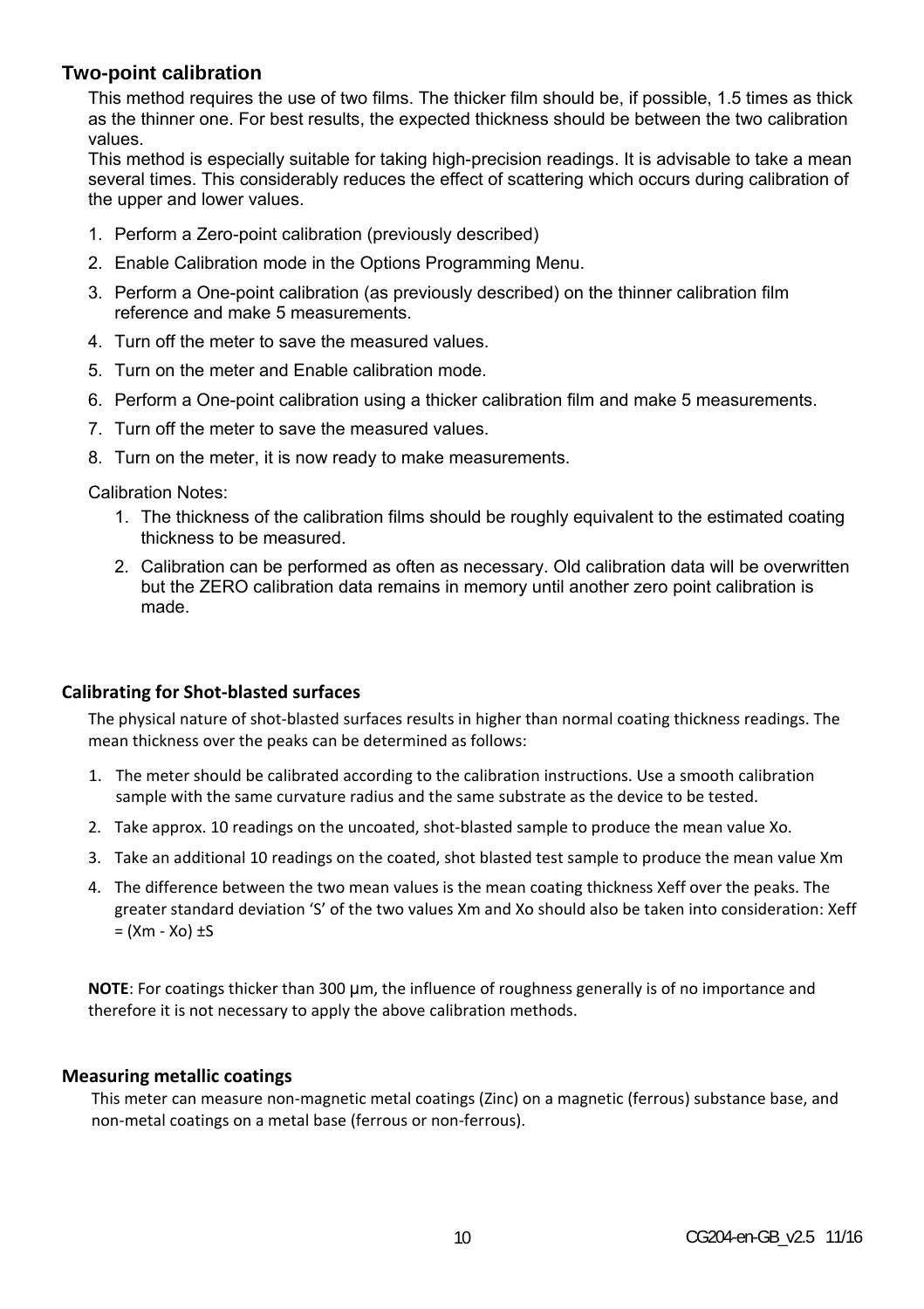# *Statistical Analysis Considerations*

The meter calculates statistics from a maximum of 80 readings (For Group 1 through Group 4, a maximum of 400 readings can be stored). Note that readings cannot be stored when in DIRECT mode. However, statistics on these readings can still be calculated. When the meter is powered off or if the working mode is changed (in the programming menu), the DIRECT mode statistics will be lost. The following statistical values can be calculated:

- NO.: Number of readings
- AVG: Average value
- Sdev: Standard deviation (square root of a data set's variance)
- MAX: Maximum reading
- MIN: Minimum reading

### **Statistical Terms**

Average value ( $\hat{x}$ ) is the sum of readings divided by the number of readings.

$$
\overline{x} = \sum x / n
$$

#### **Standard Deviation (Sdev)**

The sample standard deviation is a statistic that measures how the sample value is distributed around the sample mean. The standard deviation of a set of numbers is the root mean square of the variance  $S^2$ 

The variance of a list is the square of the standard deviation of the list, that is, the average of the squares of the deviations of the numbers in the list from their mean divided by the(number of readings -1 )

Variance: 
$$
S^2 = \sum (x - \overline{x})^2 / (n - 1)
$$
  
Standard deviation:  $S = \sqrt{S^2}$ 

#### NOTE:

Use the DELETE parameter from the programming menu immediately after an outlier or erratic reading has been taken. Refer to the Delete function in Programming Menu.

#### **Storage Capacity Overflow**

In GROUP mode, if the storage capacity is exceeded, statistics will not be updated, although measurements can still be made. If the memory is full, subsequent readings will not be included in the statistics. The meter's display will show "FULL" (in the SINGLE measurement mode). In DIRECT mode, when the memory is full, the newest reading will replace the oldest reading and the statistics will be updated.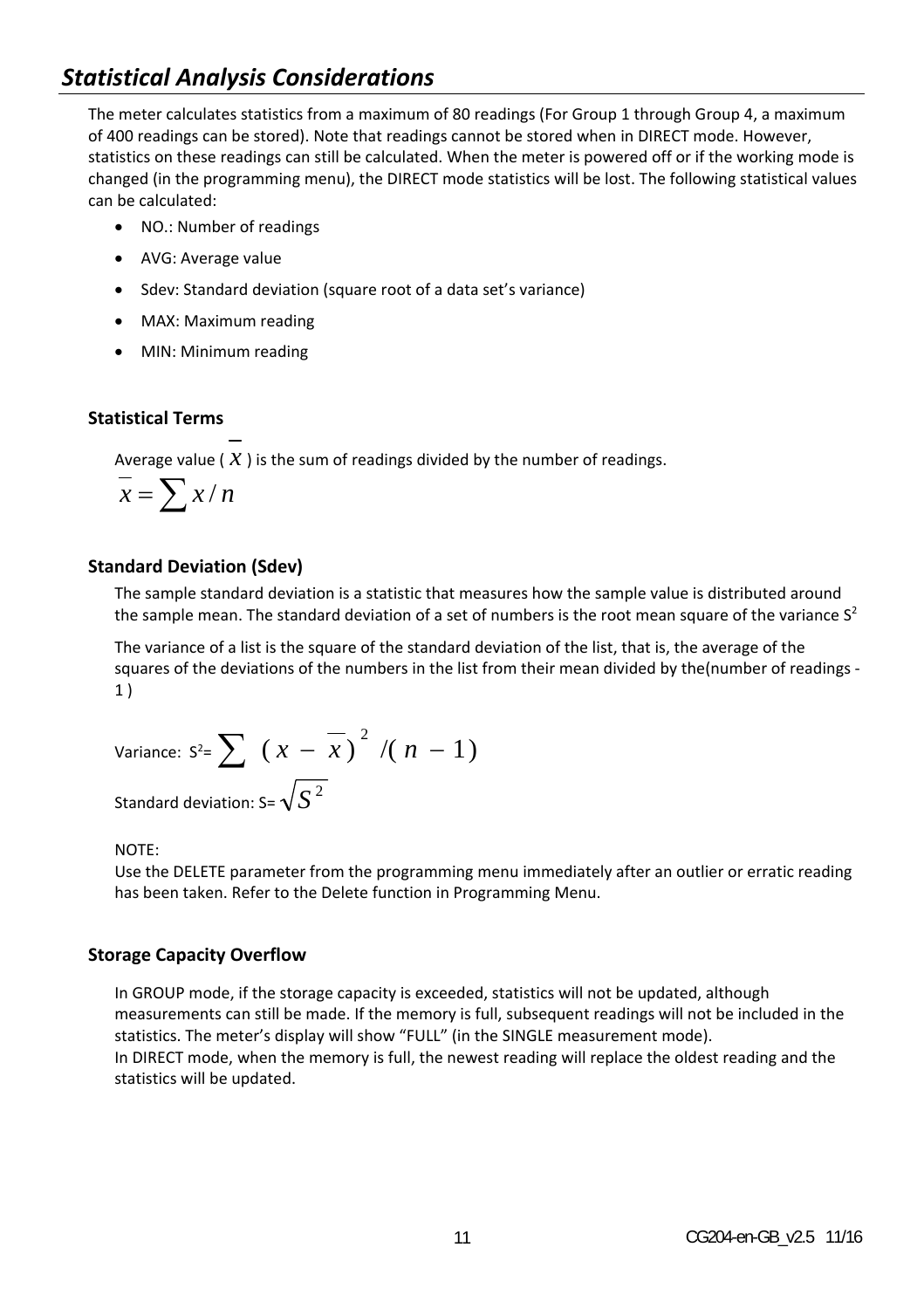# *PC Interface*

This meter has the capability to connect to and communicate with a PC. To install and use the software, please refer to the instructions provided on the supplied CD-ROM and/or the instructions provided in the HELP Utility within the software program.

Check the software download page of the website www.extech.com for the latest version of the PC software and its operating system compatibility.

# *Error Messages*

The following error messages will appear on the meter's LCD if a problem arises.

Err1: Eddy current probe error

Err2: Magnetic induction probe error

Err3: Eddy current and Magnetic induction errors

Err4, 5, 6: Unused error displays

Err7: Thickness error

Please contact Extech Instruments if a problem exists.

# *Maintenance*

#### **Cleaning and Storage**

Periodically wipe the meter housing with a damp cloth and mild detergent; do not use abra‐sives or solvents. If the meter is not to be used for 60 days or more, remove the batteries and store them separately.

#### **Battery Replacement/Installation instructions**

- 1. Remove the Phillips head screw that secures the rear battery door
- 2. Open the battery compartment
- 3. Replace/install the two 1.5V 'AAA' batteries
- 4. Secure the battery compartment



You, as the end user, are legally bound (**Battery ordinance**) to return all used batteries and accumulators; **disposal in the household garbage is prohibited!**

You can hand over your used batteries / accumulators at collection points in your community or wherever batteries / accumulators are sold!

**Disposal:** Follow the valid legal stipulations in respect of the disposal of the device at the end of its lifecycle